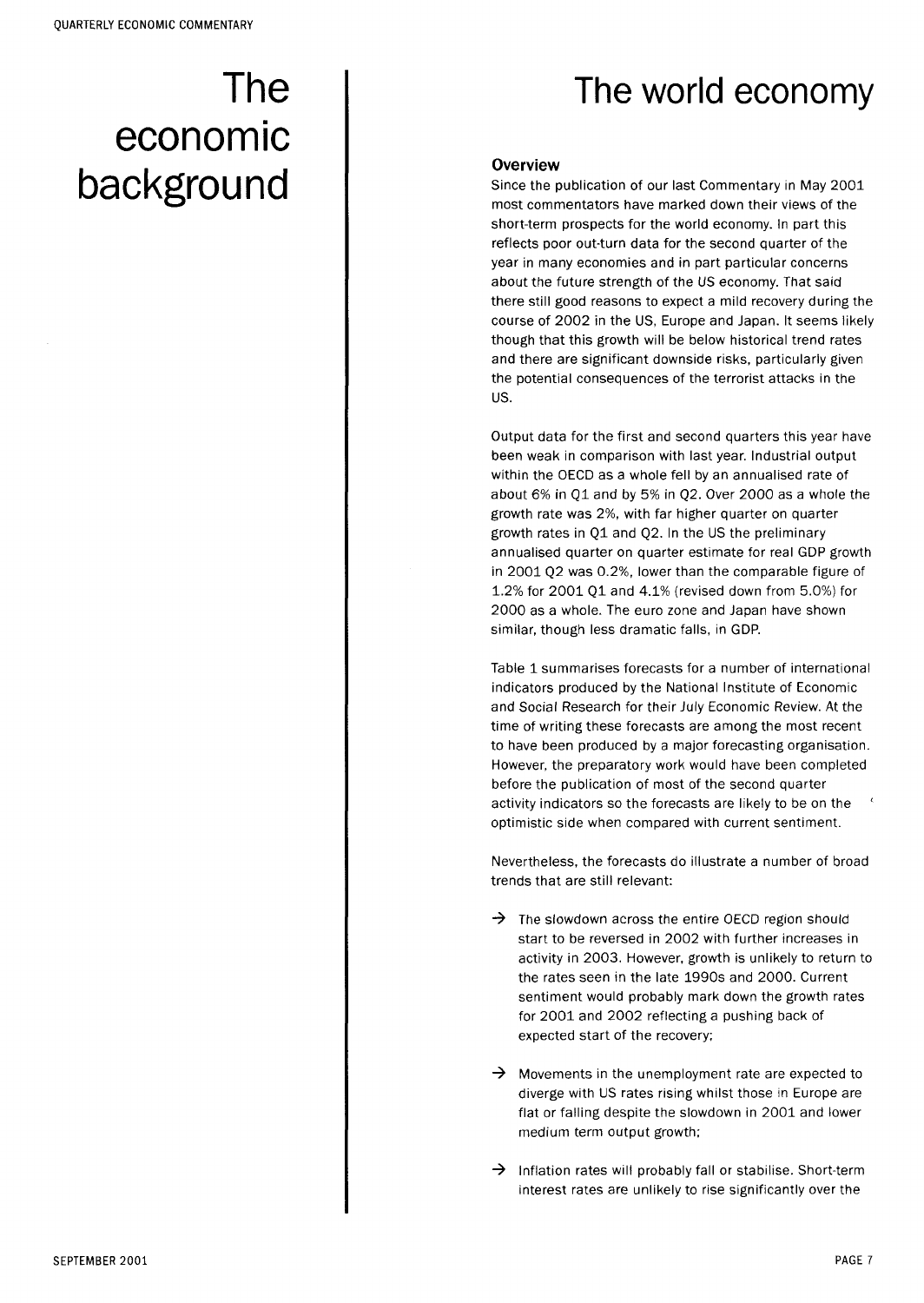next few years reflecting subdued output growth at or below trend rates.

Despite the recent weakening in sentiment most commentators still expect a mild recovery in the world economy during 2002. This expectation is based upon:

- $\rightarrow$  A recovery in demand for manufacturing output following on from the inventory adjustment over recent quarters. The level of US inventories fell back dramatically in 2001 Q2 when compared with GDP and there were similar, although milder, movements in many of the Euro zone economies. This is a familiar pattern in a slowdown as firms at first build up inventories in the light of falling sales. Output is then disproportionately reduced as inventories are run down and finally firms start to raise output, albeit it a lower rate, to service current sales;
- $\rightarrow$  The relaxation in the stance of monetary and fiscal policy since the end of 2000 will take some time to impact upon the global economy. Indeed the current slowdown can in part be attributed to the earlier tightening of policy in the late 1990s . Recent work by the National Institute of Economic and Social Research suggests that the impact of lower interest rates will depend upon the stance adopted after the initial cut. The effects of a one percentage point cut held for two

years (a "firm hand") are disproportionately larger than a one point cut held for one year or even a two year cut held for one year (a "panic").

- $\rightarrow$  Inflation prospects are subdued in part because of the mildness of the recovery expected in 2002. This suggests that there is room for further modest relaxation in monetary and fiscal policy adding to the likelihood of a mild but sustainable recovery.
- $\rightarrow$  There the are some weak signs that the prospects for consumer spending are brighter. In the US lower mortgage rates helped real consumption to grow at an annualised rate of 2.5% in Q2. The first tax rebates from the Bush tax cuts will have fed through during August and should assist this trend. Consumer spending in the euro zone also looks healthier, with annualised growth rates of about 4% in real German spending seen in both Q1 and Q2.

Despite this muted optimism there are a number of downside risks that could damage prospects for even a fragile recovery:

 $\rightarrow$  There is still some risk that there will be further significant falls in financial markets will feed through to firm and household spending. Perhaps the greatest risk here lies in the volatility seen in financial markets recently, even if the falls in prices are reversed;

#### **Table 1: Forecasts of main world economy indicators**

|           | % Growth in real GDP |                |        |        |      |      | Unemployment rate |                          |      |      |  |
|-----------|----------------------|----------------|--------|--------|------|------|-------------------|--------------------------|------|------|--|
|           | 1999                 | 2000           | 2001   | 2002   | 2003 | 1999 | 2000              | 2001                     | 2002 |      |  |
| <b>US</b> | 4.2                  | 5.0            | 1.7    | 2.3    | 2.6  | 4.2  | 4.0               | 4.5                      | 5.0  |      |  |
| Japan     | 0.8                  | 1.5            | 0.6    | 1.3    | 1.7  | 4.7  | 4.7               | 4.9                      | 5.1  |      |  |
| Euro zone | 2.5                  | 3.4            | 2.1    | 2.4    | 2.9  | 9.9  | 8.9               | 8.5                      | 8.3  |      |  |
| Germany   | 1.4                  | 3.1            | 1.3    | 2.2    | 2.6  | 8.6  | 7.9               | 8.0                      | 8.1  |      |  |
| France    | 3.0                  | 3.3            | 2.3    | 2.3    | 2.7  | 11.2 | 9.7               | 8.6                      | 8.6  |      |  |
| OECD      | 3.1                  | 4.1            | 1.8    | 2.4    | 2.8  | n/a  | n/a               | n/a                      | n/a  |      |  |
|           |                      | Inflation rate |        |        |      |      |                   | Short term interest rate |      |      |  |
|           | 1999                 | 2000           | 2001   | 2002   | 2003 | 1999 | 2000              | 2001                     | 2002 | 2003 |  |
| <b>US</b> | 1.8                  | 2.4            | 2.1    | 1.1    | 0.9  | 5.3  | 6.5               | 4.2                      | 4.4  | 5.1  |  |
| Japan     | $-0.7$               | $-1.1$         | $-0.3$ | $-0.2$ | 0.7  | 0.2  | 0.3               | 0.2                      | 0.2  | 0.7  |  |
| Euro zone | 1.3                  | 2.2            | 2.4    | 2.0    | 1.8  | 3.0  | 4.4               | 4.5                      | 4.3  | 4.3  |  |
| Germany   | 0.3                  | 1.5            | 2.0    | 1.3    | 1.4  | 3.0  | 4.4               | 4.5                      | 4.3  | 4.3  |  |
| France    | 0.2                  | 1.2            | 1.8    | 1.9    | 1.4  | 3.0  | 4.4               | 4.5                      | 4.3  | 4.3  |  |
| OECD      | 1.2                  | 1.8            | 2.0    | 1.4    | 1.3  | n/a  | n/a               | n/a                      | n/a  | n/a  |  |

Source: National Institute Economic Review, July 2001; inflation is calculated using consumer prices.